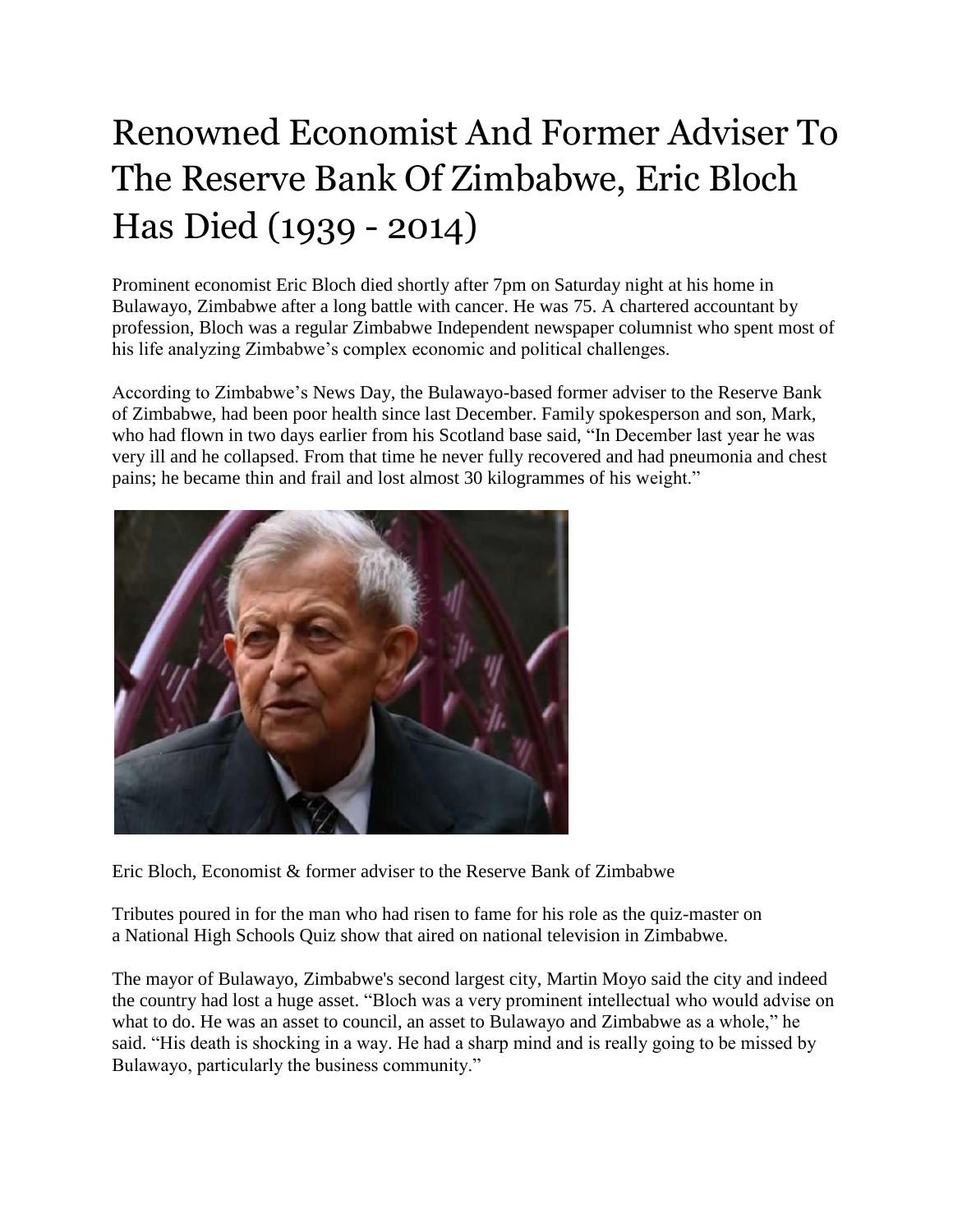Former Minister of Education in the 2009-2013 Zimbabwe coalition government, David Coltart said, "I am very sorry to hear that Eric Bloch has passed away. He was a true Zimbabwean patriot who was always fair and spoke his mind boldly."

"He didn't criticise other people, but policies," he said. "To that extent, he was non-partisan and was a person you would trust as he had no political interests."

The President of the Consumer Council of Zimbabwe (CZI) Charles Msipa described Bloch's deep commitment to the economics of Zimbabwe. "He was generous with his time and knowledge and a great supporter of the CZI. We are all the poorer with Dr Bloch's death."

Fellow economist John Robertson expressed his condolences on the passing on of Bloch whom he had known for many years. "He used his experience to the advantage of many people and he leaves a legacy in the business sector in which he played an enormous role," Robertson said.

In July 2011, Bloch's wife of 50 years, Baileh, died at the age of 75 after heart attack while having lunch. Mark, who was at his father's bedside when he passed away that said that since his mother's death, Bloch's health had been deteriorating. "He began showing signs of tiring and after the death of my mother, he was lonely," Mark said. The couple at the time had three sons, Raphi, Barry and Mark, one daughter, Ruth and 10 grandchildren.

Bloch was born on April 2, 1939 in Johannesburg, South Africa, and migrated to Bulawayo, Zimbabwe with his parents when he was a child.

A funeral service will be held at the Jewish Cemetery, Donovan Street in North End, Bulawayo, on Wednesday at 10AM.

------------------------------------------------------------------------------------------------------------------

## **Eric Bloch was a great Zimbabwean**

September 26, 2014 in **[Opinion](https://www.theindependent.co.zw/opinion/)**

ERIC Bloch was born in South Africa in 1939 but was resident continuously in Zimbabwe since 1950.

**David Harrison -** Managing Director of Human Resources Pvt. Ltd

He qualified as a Chartered Accountant in 1964 and after 15 years in an audit and accounting practice was professionally engaged as a financial, management, taxation and economic consultant.

He became a director of a large number of companies and was an office bearer or trustee of many local and international trusts and similar organisations, including the Committee for the Development of Bulawayo and the Bulawayo and District Publicity Association.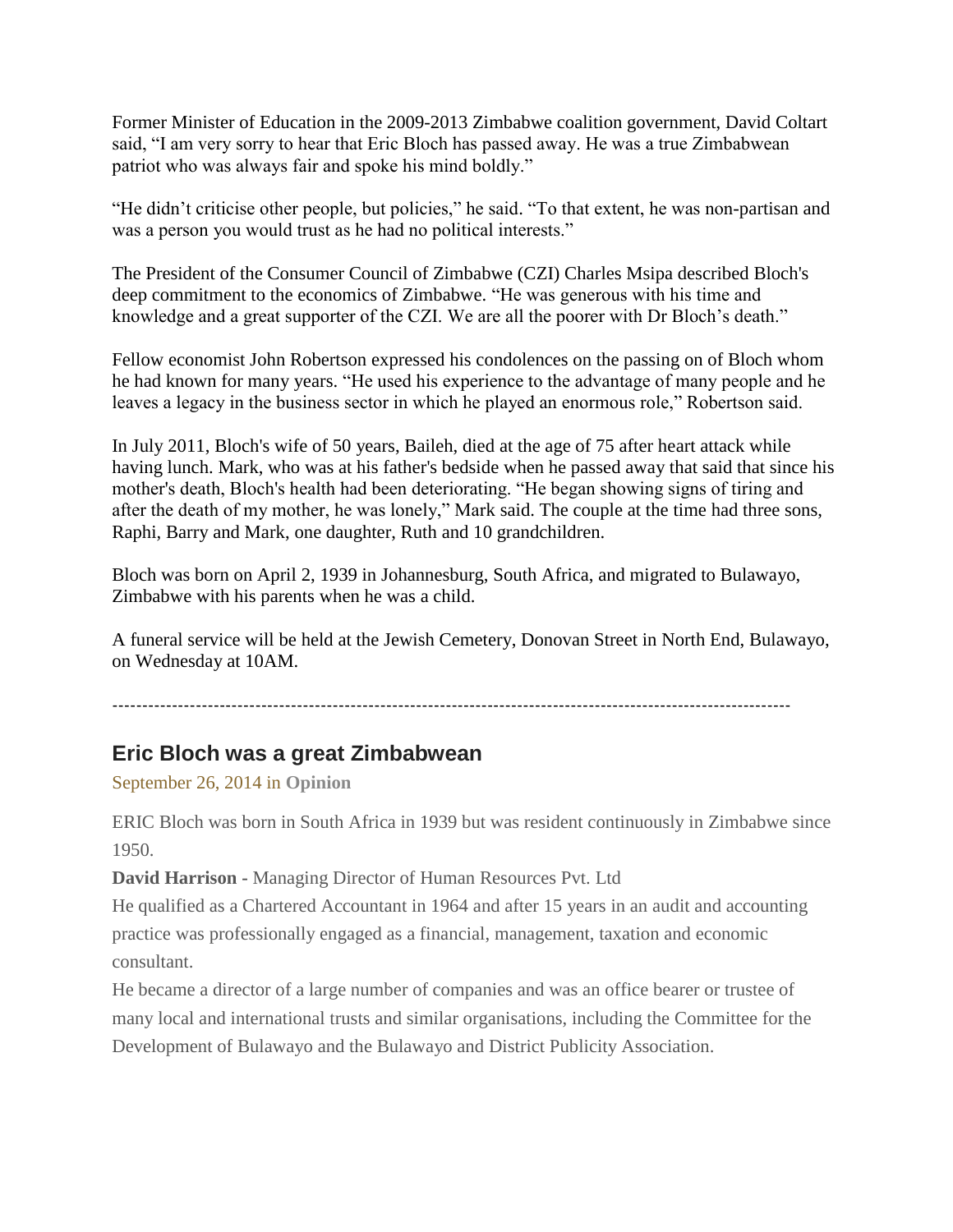He was chairman of the Advisory Board of the National University of Science and Technology (Nust) Faculty of Architecture and Quantity Surveying, and a member of the Industrial Advisory Board of the Faculty of Journalism and Media Studies.

He was also a patron of the Nust Student Bankers Association and of the Matabeleland Taekwondo Association. Bloch was further a trustee of the Pro Africa Development Trust, Black Umfolosi, The Ulwazi Institute (of which he was past chairman), Girls' College, The Junior Achievement Zimbabwe Trust, the Marwell Zimbabwe Trust, the National Gallery in Bulawayo and he served on numerous other bodies and committees.

In addition, he was patron of St Joseph's House for Boys and a past president of the Institute of Chartered Accountants of Zimbabwe. He served on numerous of its committees, including its Tax and Other Legislation Committee which he chaired for several years. He served on the City of Bulawayo Ad Hoc Budget Advisory Committee and was an International Trustee of the Centre for Peace Initiatives in Africa.

In May 1999 Solusi University conferred upon him an Honorary Doctorate in Business Administration, in recognition of service to the Zimbabwean community. Bloch was a regular contributor to the Zimbabwean and International financial, professional and general press and he undertook extensive public speaking engagements throughout Zimbabwe and further afield. He was co-author of "Zimbabwe: Facing the Facts — an economic dialogue with John Robertson" (1996). Many of the clearly expressed predictions of that book have been confirmed in recent years, and must have Nostradamus tossing in his grave. He was the first editor of The Zimbabwe Chartered Accountant, which post he filled for eight years. In 1990 he won the "Financial Writer of the Year" award.

Eric's consistent articles in his column in the Zimbabwe Independent over 18 years were evidence of his intense and anguished love for Zimbabwe and its people. His economic analyses, commentaries and advice had large local and international followings.

He was always scrupulously fair in giving credit to opposing views but frequently used the phrase "government must …." in which he persisted despite being cautioned that perhaps, in response, "government won't…" Indeed, by and large, government didn't, but let's hope that the legacy of his advice will eventually be applied for Zimbabwe's economic benefit.

I worked with Bloch on over 180 conferences, seminars and training courses in Southern Africa and as far as Monte Carlo (Barter and Countertrade).

His papers were always well received but his brilliance was seen to best effect when, upon being asked a broad ranging and complex question, he would say (for example) "I have seven points to make" and then he would run through them to such effect that he often received a standing ovation.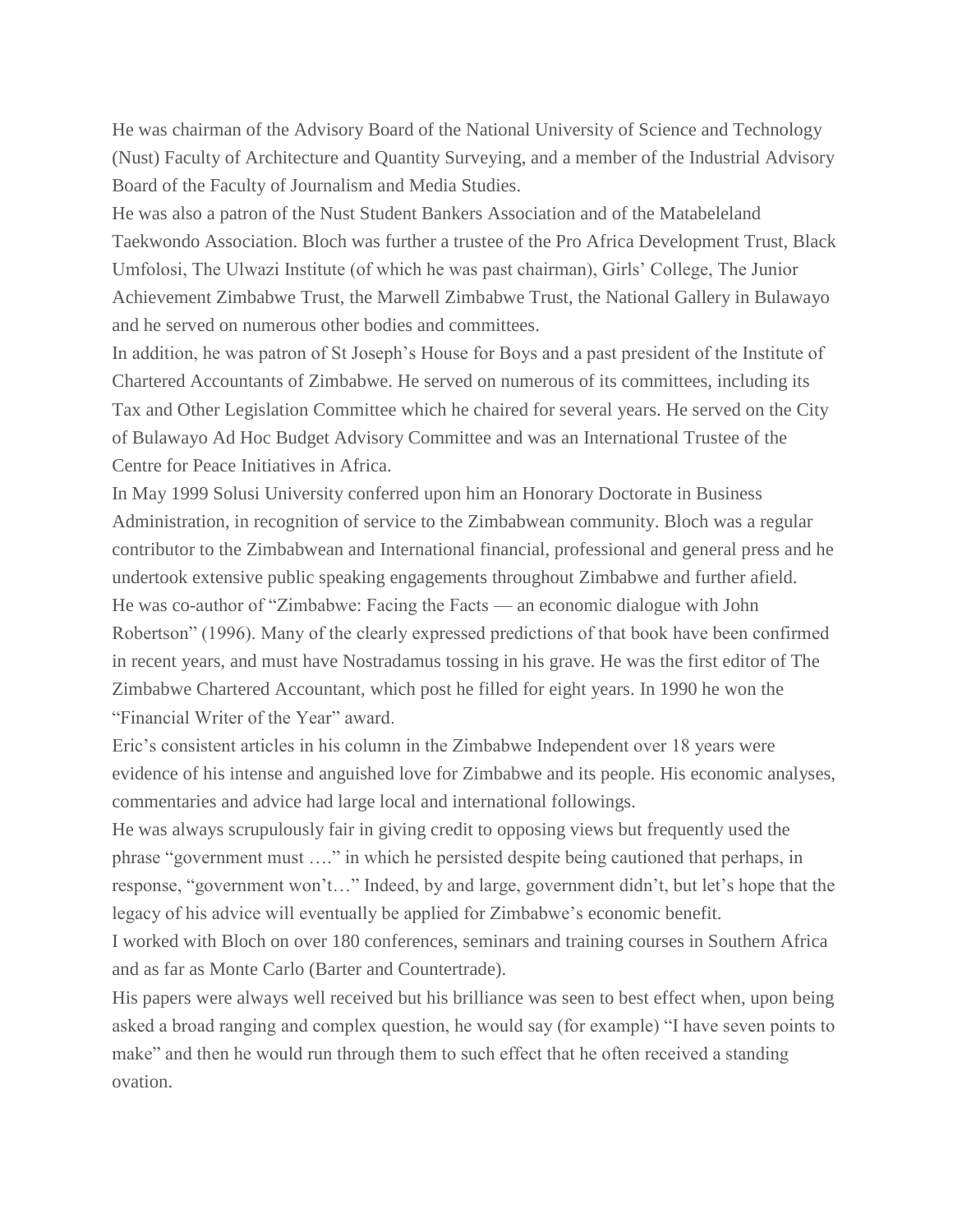As an incredibly busy person he was a "star turn" in seminars for managers, public officials and politicians on Personal Time Management when the techniques which he explained were inspirational models of efficiency.

He was the kindest person I have ever known, or known about. Despite always being very busy providing professional services within the restricted accountancy fee structure, he gave his time generously and without fees to those organisations listed and many others. He was always available to give kindly and constructive advice.

This gave him much pleasure, as did reading, classical music, setting quiz questions, and giving educational support. In recent years he worked under extreme financial pressure for numerous clients who couldn't pay – "I worked for them for 30 years and I'm not giving them up now!" he would say.

Eric was a "soft touch" to all. In recent years 15 employees and their relatives lived on his  $\frac{1}{2}$  acre domestic premises. He even delivered some of the children to school!

He was a genuine humanitarian. He was invariably kindly and friendly to everyone. He had a mischievous sense of humour. As I am a social scientist/statistician, he used to infuriate me when "statistics" came up in conversation by asserting "the trouble with statistics is that they are like a bikini. They expose the unimportant but cover up the essentials."

Eric's adored wife, Baileh, also a dedicated and genuinely selfless supporter of Bulawayo's communities and beyond, died two years ago.He was devastated by the loss. But they are survived by four very successful children and, so far, 10 grandchildren. He was eagerly anticipating a family reunion in October this year.

If one asked about his health, he would reply "not good, but I'm not worried. Only the good die young".

Clearly, that is not the case. Eric died much too soon. A terrible loss to his much loved, and loving family and to all of Zimbabwe.

David Harrison is Managing Director of Human Resources Pvt. Ltd